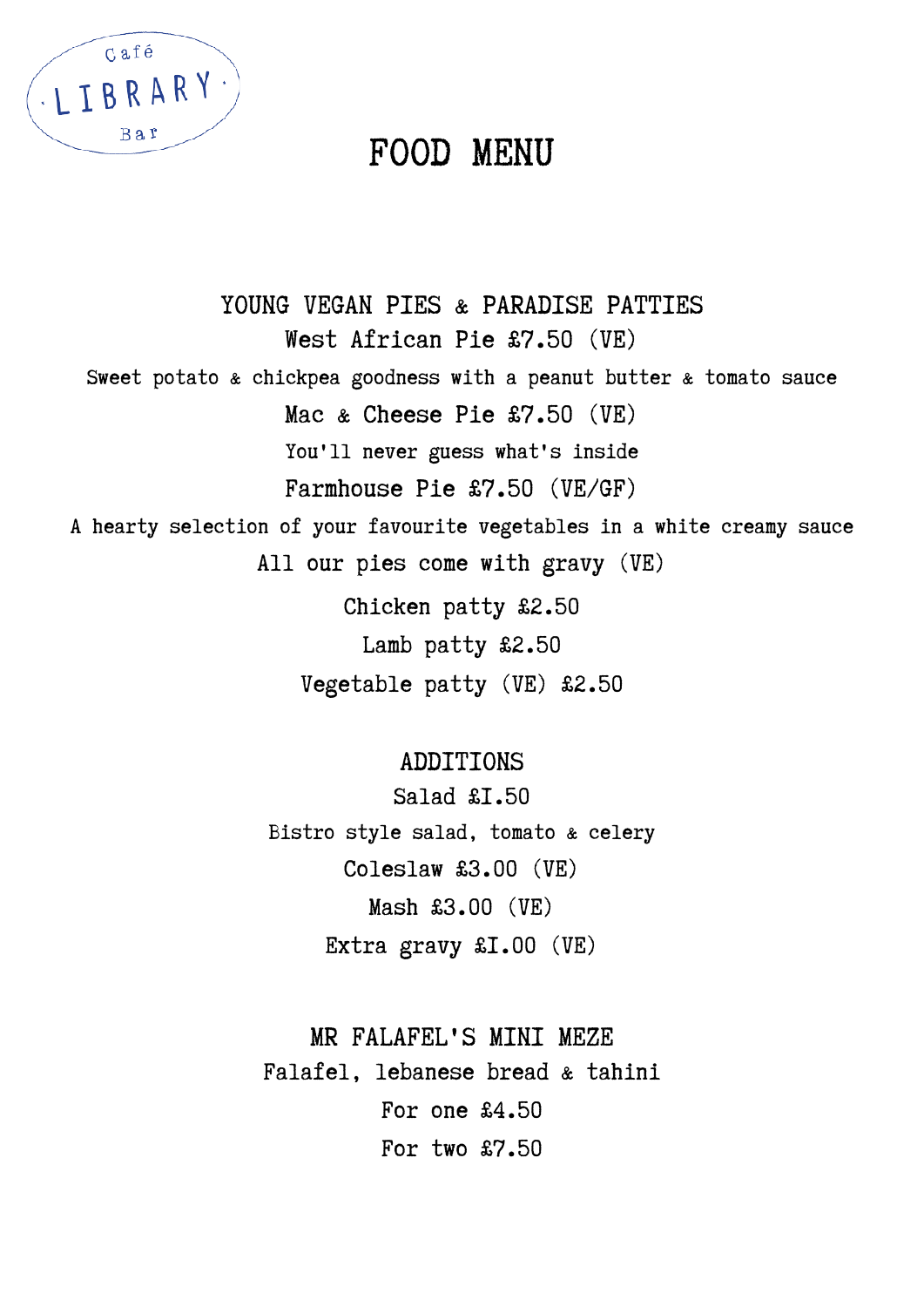Brunch Fresh Croissants £1.50 Fresh Pastries £1.80 Pan Au Chocolat & Blueberry Croissants (VE) Pastries are subject to availability Sourdough Toast £2.00 Comes with Flora, and Jam, Marmalade or Marmite

SWEET TREATS Ask our bar team about our cake of the day £3.00 Raspberry & Almond Slice £3.00 Caramel shortcake £2.00

Judes Ice Cream £3.00

Chocolate, vanilla, strawberries & cream, salted caramel, chocolate (VE)

Crisps & Nuts Corkers Crisps £0.85 Salt & pepper, salt & vinegar, cheddar & chive, sea salt, thai chilli Hula Hoops £1.50 Original & BBQ beef Monster Munch £1.20 Pickled onion Tyrrells Popcorn £0.90 Salted Mini Cheddars £0.65 Original Nobby's Nuts £1.50 Salted, dry roasted & chilli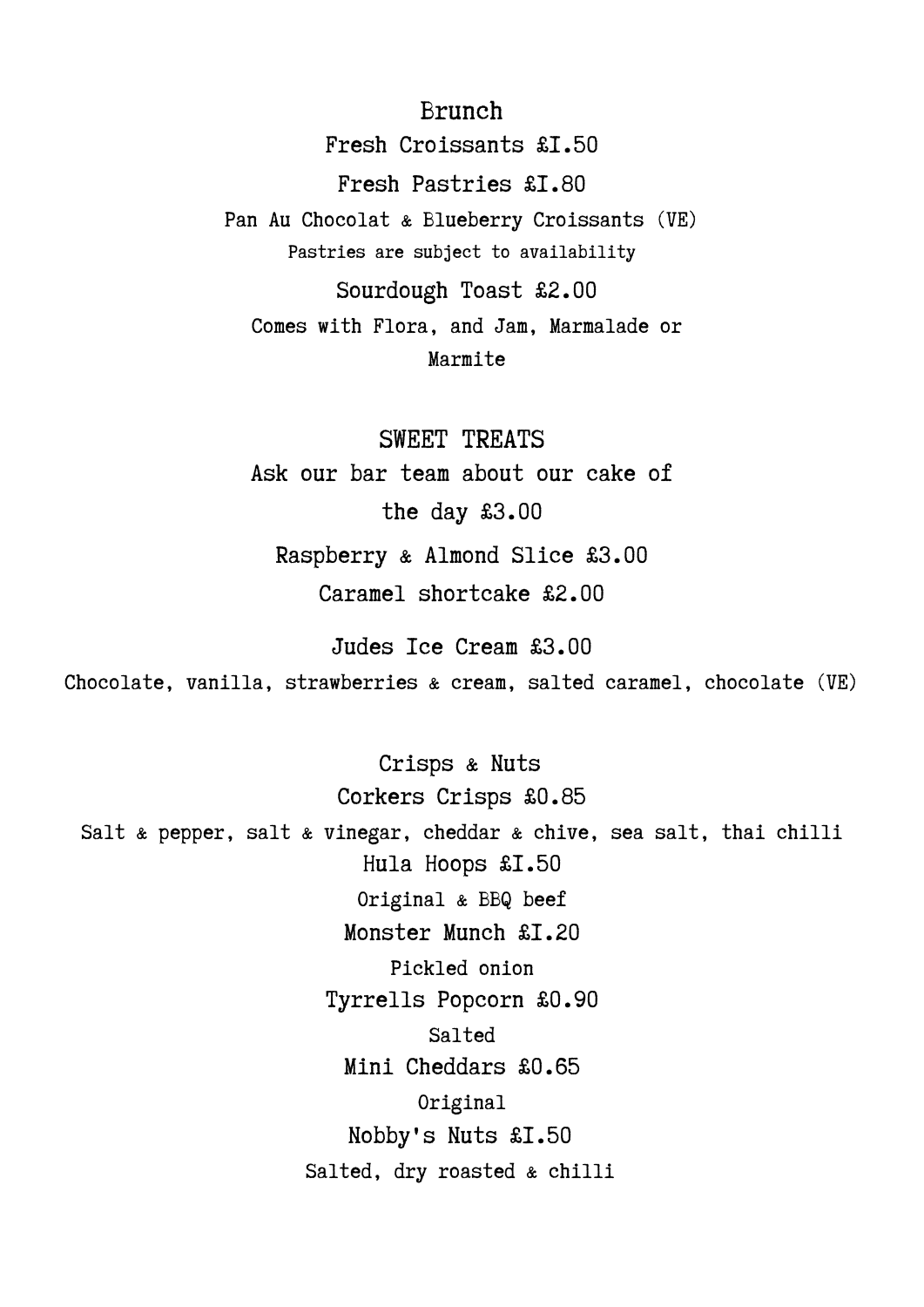

Welcome to the Bush Theatre. This menu shows a limited selection for your convenience. For the full selection or if you have any questions please do chat to the team. Enjoy!

## HOT DRINKS

Espresso 1.60/2.30 Macchiato **I.80/2.60** Americano 2.00 Latte, Chai Latte, Cappuccino, Flat White 2.60 Hot Chocolate 2.60 Shot of Syrup 0.40

POTS OF TEA (Small or large pot) Winchester Breakfast Tea, Earl Grey Supreme, Classic Chai, Decaf Assam, Rooibos, Rooibos Orange and Eucalyptus, Jasmine Chun Ha, Chamomile 2.30/2.60

Peppermint, Apple and Ginger 2.60/2.90

#### SOFT DRINKS

Sparkling Water 2.00/3.50 Still Water 2.00/3.50 Eager 100% Juice 2.00 Orange, Apple, Cranberry, Pineapple San Pellegrino 2.60 Orange, Lemon, Grapefruit, Blood Orange Coca-Cola/Diet Cola 2.50 Fever Tree Selection 2.00 Ginger Ale, Ginger beer, Lemonade, Mexican Lime Soda, Soda Water, Italian Blood Orange Soda, Tonic, Slim line tonic and Elderflower tonic

#### DRAUGHT BEER

Camden Hells 4.6% 2.70/5.50 Camden Pale Ale 4.0% 2.75/5.60 Camden Guest Lager 5.8% 2.60/5.00

### BOTTLED BEER

Freedom Authentic Lager 4.35 Staffordshire, 4.0%, light bodied, sustainable Pacifico Clara 4.35 Mexico, 4.5%, clean and refreshing Free Damn Non—Alcoholic 4.35 Non—Alcoholic Beer Guinness Original 4.35 Irish dry stout, 4.2%, hoppy, roasty, creamy with a bittersweet finish Hawkes Ginger Beer 3.80 London, 4.0%, natural ginger.

## CIDER

Orchard Pig 2.60/5.00 Somerset, 4.5%, refreshing Thistly Cross 5.75 Bottled, Scotland, 4%, Strawberry or Ginger

## **SPIRITS**

#### **GTN**

Beefeater ABV 40% 4.00/6.00 Sipsmith London Dry ABV 41.6% 5.00/8.00 Sipsmith Sloe ABV 29% 5.00/8.00 Lemon Drizzle ABV 40.4% 5.00/8.00 London Cup Earl Grey ABV 29.5% 5.00/8.50 Orange & Cacao ABV 40% 5.60/8.50

#### VODKA

JJ Whitley Artisanal ABV 38% 4.00/6.00 Absolut Blue ABV 40% 4.50/7.50 Sipsmith Sipping Vodka ABV 40% 5.00/8.20

## RUM

Havana Especial ABV 40% 4.00/6.00 Havana Club 3yr ABV 40% 4.00/6.00 Dead Man's Finger's Spiced ABV 37.5% 5.00/8.00 Dead Man's Finger's Coconut ABV 40% 5.00/8.00 Dead's Man's Finger's Pineapple ABV40% 6.00/8.50 Sagatiba Cristalina Cachaca ABV 40% 4.50/7.50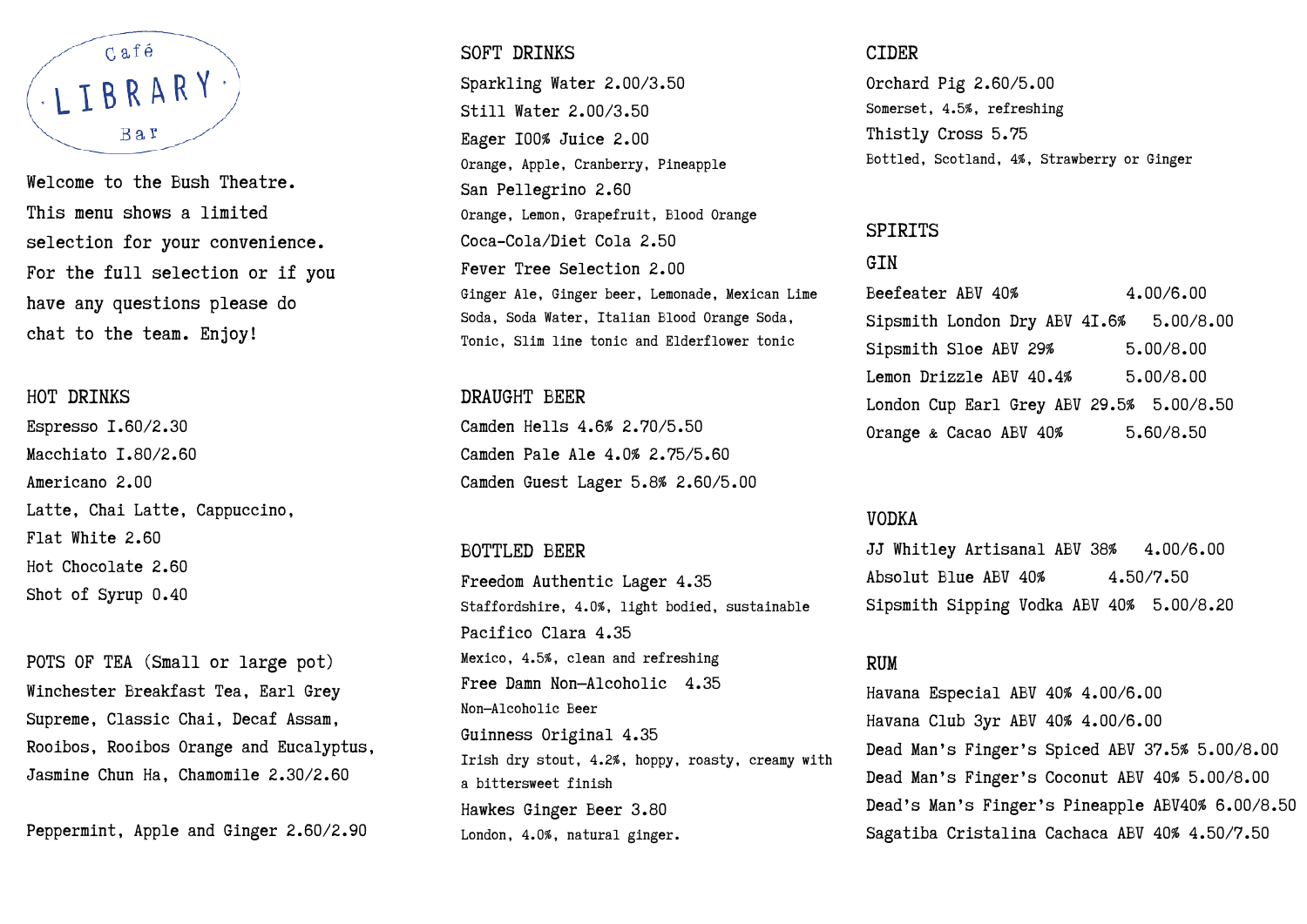## BOURBON & WHISKEY

Jack Daniel's ABV 40% 4.50/8.30 Maker's Mark ABV 45% 4.80/7.80 Johnnie Walker Black Label ABV 40%5.00/8.00 Glenfiddich Single Malt 12yr ABV 40% 5.50/8.50 Jameson ABV 40% 4.50/7.50

#### TEQUILA

Agavero 4.00/6.00 El Jimador ABV 38% 4.40/7.00

COGNAC Martell VS ABV 40% 4.10/8.20

# LIQUOR

Otto's Athens Vermouth ABV 17% 3.90/4.90 Aperol ABV 11% 4.00/5.00 Campari ABV 25% 4.00/5.20 Baileys ABV 17% 4.00/5.00 Cointreau ABV 40% 4.90/6.00 Chambord ABV 16.5% 4.00/5.20 Pimm's No.1 ABV 25% 4.50/6.00 Disaronno ABV 28% 4.50/6.20

# COCKTAILS

Please ask for our cocktail menu

# WINE<sub></sub>

WHITE WINE

Castillo de Mureva Organic Verdejo ABV 12.5% 4.50/6.50/8.20/21.00 Spain, smooth bodied, hints of fennel and melon Antonio Rubini Pinot Grigio ABV 12% 5.80/7.00/24.50 Italy, apple and pear, hints of white peach Kleine Zalze Chenin Blanc ABV 12.5% 6.75/8.75/26.00 South Africa, soft, creamy, exotic fruit and vanilla Picpoul de Pinet, Reserve Mirou ABV 13% 7.00/9.40/26.00 France, citrusy flavours of the Picpoul grape. Pulpo Sauvignon Blanc ABV 12.5% 7.75/9.95/29.50 New Zealan, classic grassy and gooseberry aromas

ROSE WINE Delicat Rose, Cotes de Thau ABV 12.5% 6.50/8.20/24.50 France, Redcurrant, raspberry on the nose, refreshing Kleine Zalze Rose ABV 12% 7.75/9.20/29.50 South Africa, Salmon colored, hint of strawberry

#### RED WINE

Castillo de Mureva Organic ABV 13% 4.50/5.80/7.00/21.00 Deep cherry red, aromas of forest fruits, well balanced Rare Vinyards Carignan ABV 12.5% 7.75/9.95/24.50 Intense, bold, rugged, hints of wild herbs and plums. Bouchard Aine & Fils Pinot Noir ABV 14% 7.00/9.20/26.00 Red fruits, hint of chocolate, toasted notes Osado Malbec, Mendoza ABV 14% 7.00/9.20/21.75 Fruity aromas, fles plums, blackberry, violet aroma Don Jacoba Rioja Crianza ABV 13% 6.50/7.85.95/29.50 Red and black fruits, new oak barrel finish

#### SPARKLING

Galanti Prosecco Brut NV ABv 10.5% 7.00/29.00 Duval–Leroy Brut ABV 12.5% 50.00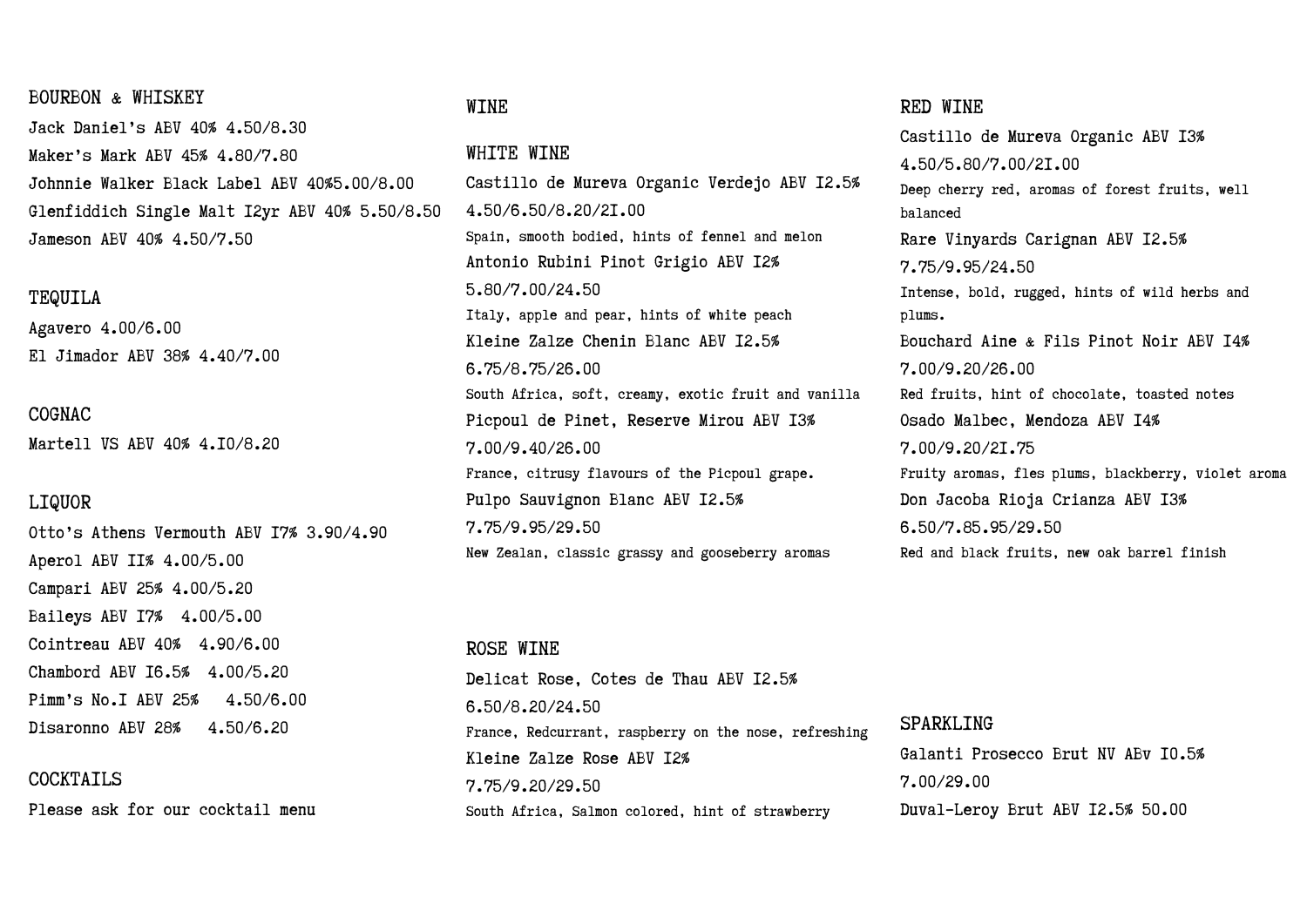

# Cocktails

Bush Mojito ABV 13% £8.50 Havana Especial Rum, fresh mint, Mexican lime soda & prosecco

> Aperol Spritz ABV 11% £8.50 Aperol, prosecco, soda water & fresh orange

Amaretto Sourz ABV 20% £8.50 Disaronno Amaretto, lemon, angostura bitters

Whiskey Sourz ABV 27% £8.50 Jack Daniel's Old No.7 Bourbon, lemon, angostura bitters

> Margarita ABV 33% £8.50 Agavero Tequila, lime, gomme & triple sec

> > Kir Royale ABV 15% £9.00 Chambord raspberry, prosecco

Rum Punch ABV 10% £8.00 Havana Especial Rum, pineapple juice, orange juice & grenadine

> Strawberry Daiquiri ABV 5% £8.00 Rum, lime juice & pureed strawberries